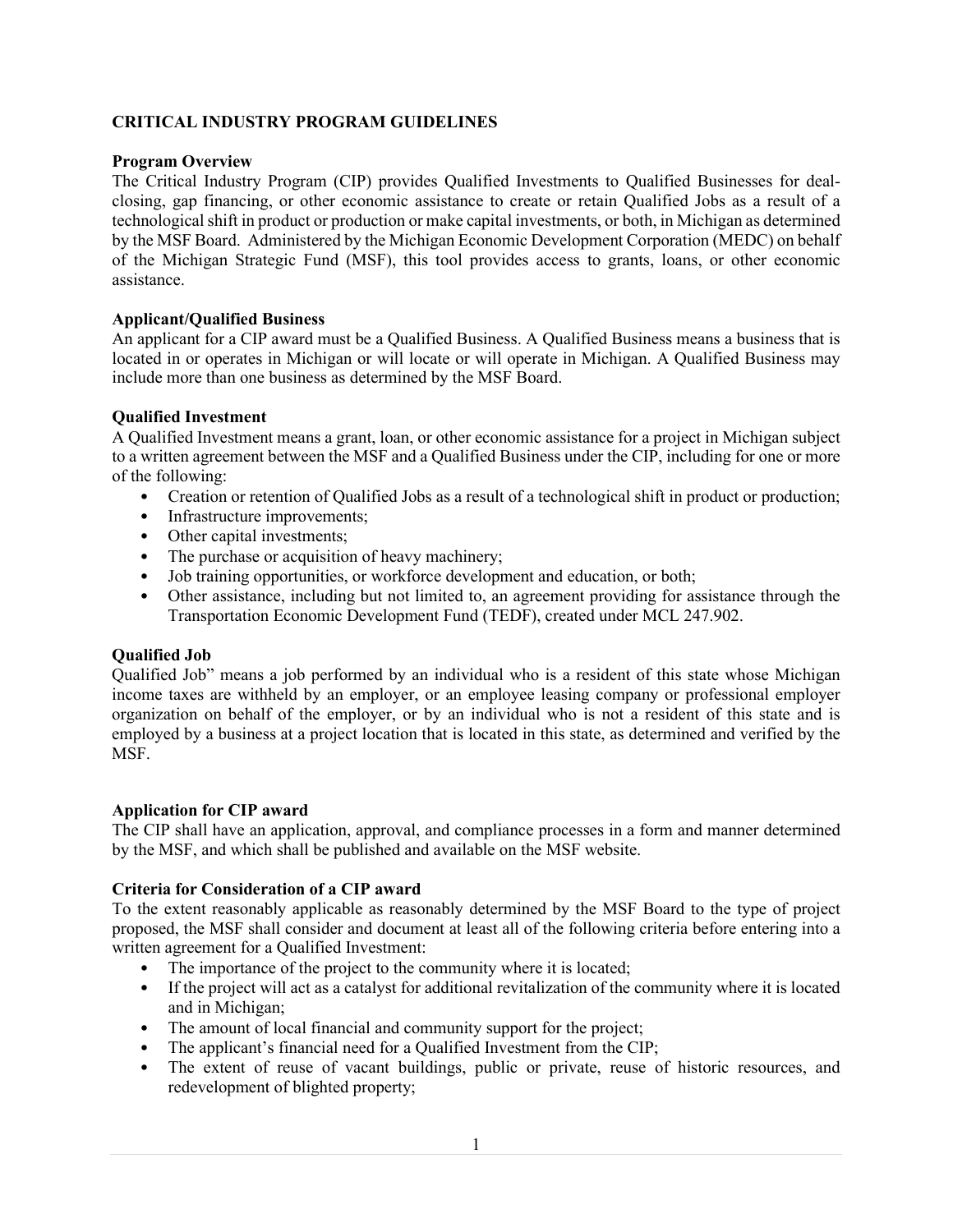- The creation or retention of Qualified Jobs as a result of a technological shift in product or production at the project location and within this state;
- The level of other public funds, including but not limited to, the appropriation of federal or Michigan funds and any federal or Michigan tax credits;
- The level of any private funds, investments, or contributions into the project, including but not limited to, the Qualified Business's own investments in the project;
- Whether and how the project is financially and economically sound;
- Whether and how the project promotes sustainable development;
- Whether and how the project involves the rehabilitation of a historic resource;
- Whether and how the project addresses areawide redevelopment and its overall economic benefit to the existing supply chain;
- The extent and level of environmental contamination;
- Whether and how the project will compete with or affect existing Michigan businesses within the same industry;
- Whether and how the project's proximity to rail and utility will impact performance of the project and maximize energy and logistics needs in Michigan and in the community where the project is located and in Michigan;
- The risk of obsolescence of the project, products, and investments in the future;
- The overall return on investment to Michigan;
- How the project addresses food supply challenges; and
- Any other criteria approved by the MSF Board that are specific to each individual project, and consistent with the purpose of the CIP.

If the MSF Board seeks to make a determination as to whether an approved CIP Qualified Investment represents a fair exchange of value for value, the MSF may consider the total value to Michigan of the Qualified Investment and the best interests of Michigan, including without limitation, any positive economic impact to Michigan likely to be generated by the Qualified Business pursuant to the written agreement for a Qualified Investment, especially economic impact resulting in the location of a higheconomic-impact business facility in Michigan, increased capital investment in this state, and the creation or retention of Qualified Jobs as a result of a technological shift in product or production in this state.

### **Written Agreements**

All MSF support is subject to available funding, completion of due diligence the results of which are satisfactory to the MEDC, and shall be memorialized by a final written agreement, with terms and conditions relating to the Qualified Investment as determined by the MSF Board, in accordance with state law, these guidelines and otherwise satisfactory to the MSF, including, without limitation:

- Specific time frames and benchmarks to be met before the Qualified Business receives a disbursement from the CIP in installments; provided that disbursements are not permitted to a Qualified Business that has not fully repaid all money subject to clawback required to be repaid under a specific repayment provision in a written agreement under the CIP or if the Qualified Business is in default on any grant, loan, investment, or other economic assistance made or guaranteed by Michigan;
- Specific terms relating to the required creation or retention of Qualified Jobs as a result of a technological shift in product or production at the project location and within Michigan, including measurable outcomes, proration of payments for partial performance, clawback and specific repayment provisions for breach of the agreement, or for failure to meet measurable outcomes;
- Specific penalties for noncompliance with the written agreement as determined by the MSF;
- A provision that all money that is subject to a clawback or required to be repaid under a specific repayment provision must be paid within 90 days of notification by the MSF; Any amounts not paid within 90 days are subject to a penalty of 1% per month, prorated on a daily basis;